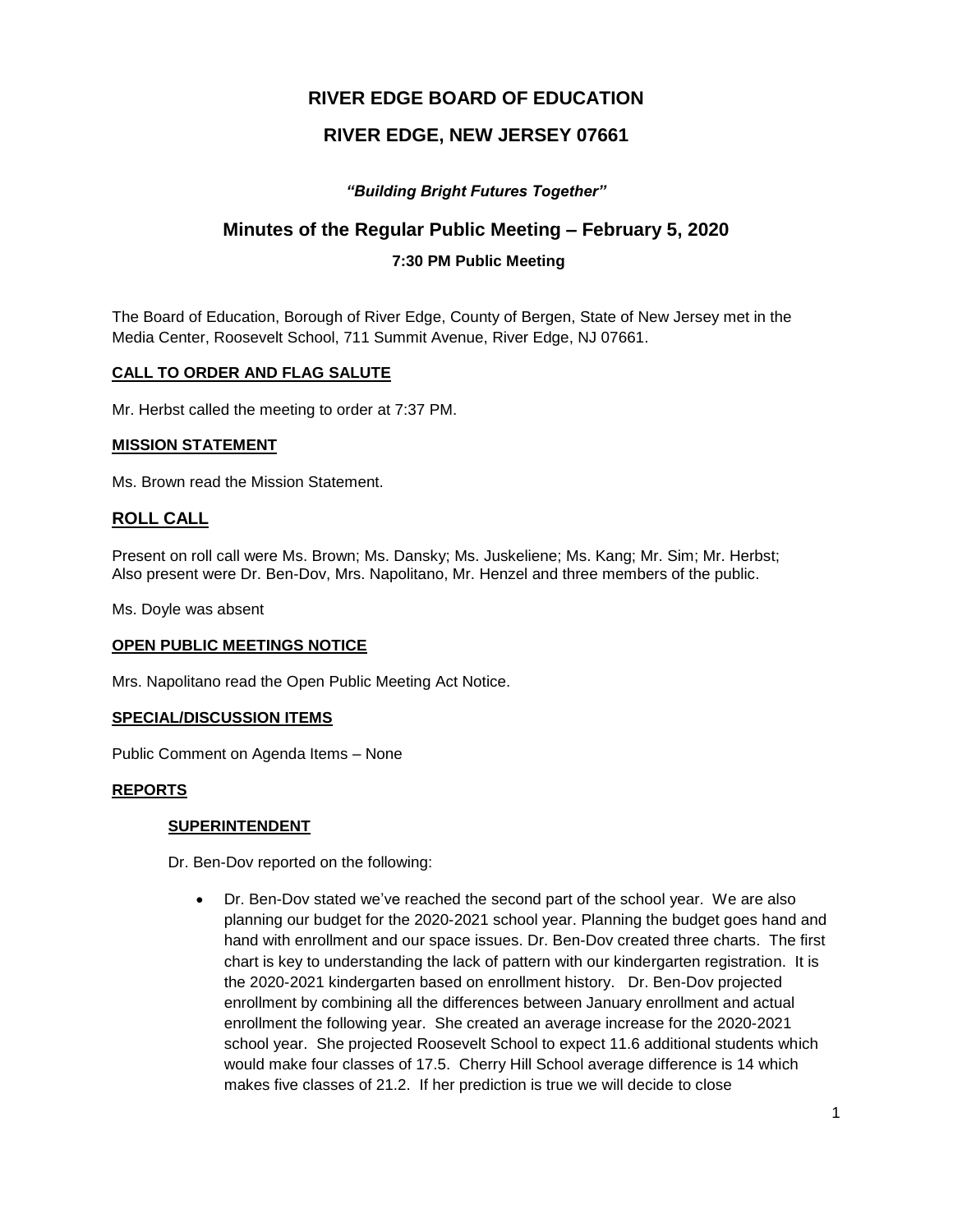Kindergarten classes at Cherry Hill School at 20 or 21. Any new Kindergarten students will be sent to Roosevelt School. The second chart looks at the 2016 demographic study projections and compares them to actual enrollment. We can compare what the demographer said and the number of students actually enrolled. The third chart is the comparison of Cherry Hill School and Roosevelt School with actual numbers versus the projected numbers. The River Edge Board of Education will have to decide whether they wish to conduct a new Demographic Study and hope for greater accuracy.

- As of now, Cherry Hill School has 40 sections, but will need 41 in 2020-2021. Cherry Hill School is finalizing where the additional class will go. Roosevelt School will stay at 25 sections. Roosevelt School does not have any small group instructional spaces so we invited our Architect to Roosevelt School. Dr. Ben-Dov, Mrs. Napolitano, Mr. Henzel, Mr. Stevens, Mr. DiCara, and Mr. Watkins walked around the school and looked at what can be done. Mr. DiCara proposed to close off space at the front of the Roosevelt School Library to get two small group instruction spaces and an office.
- The lack of parking spaces is a big challenge at Cherry Hill School. Dr. Ben-Dov explained to the board members all the previous steps that have been taken to accommodate this challenge. Mayor Papaleo is willing to hear any suggestions and work with us on this. Dr. Ben-Dov also asked the staff for ideas and suggestions. The Board is interested in exploring various options.
- Professional Development Committee met on January  $27<sup>th</sup>$ . This Committee has good representation of different departments among our staff. They then went back to their constituencies to find out what the teachers felt would help them most for their Professional Development. The next meeting will be on February  $6<sup>th</sup>$  so that the Professional Development Day of February 18<sup>th</sup> can be planned with teachers' voices included.
- We had a conference call with the person in charge of the Youth Truth Survey. He helped us navigate through the system and the multitude of information that is overwhelming. He suggested taking a few strengths and a few challenges that are practical to undertake. We will have a presentation on this in the future.
- Parent Academy on WIN will be on Tuesday, February  $25<sup>th</sup>$  at 9:00 AM. Peggy McDonald, the Assistant Commissioner will attend and she is coming with the Department of Education media. They are very pleased with how WIN is going in our district.
- The Student Board Meeting will be on April  $22^{nd}$ . Dr. Ben-Dov received a call from the Scotch Plains school district inquiring about this meeting. Dr. Ben-Dov invited them to come and watch.

## **PRINCIPAL**

Mr. Henzel reported on the following:

 Mr. Henzel gave a shout out to Ms. Attardi, Ms. Del Guidice, and the students of River Edge for the outstanding art display at the River Edge Cultural Center.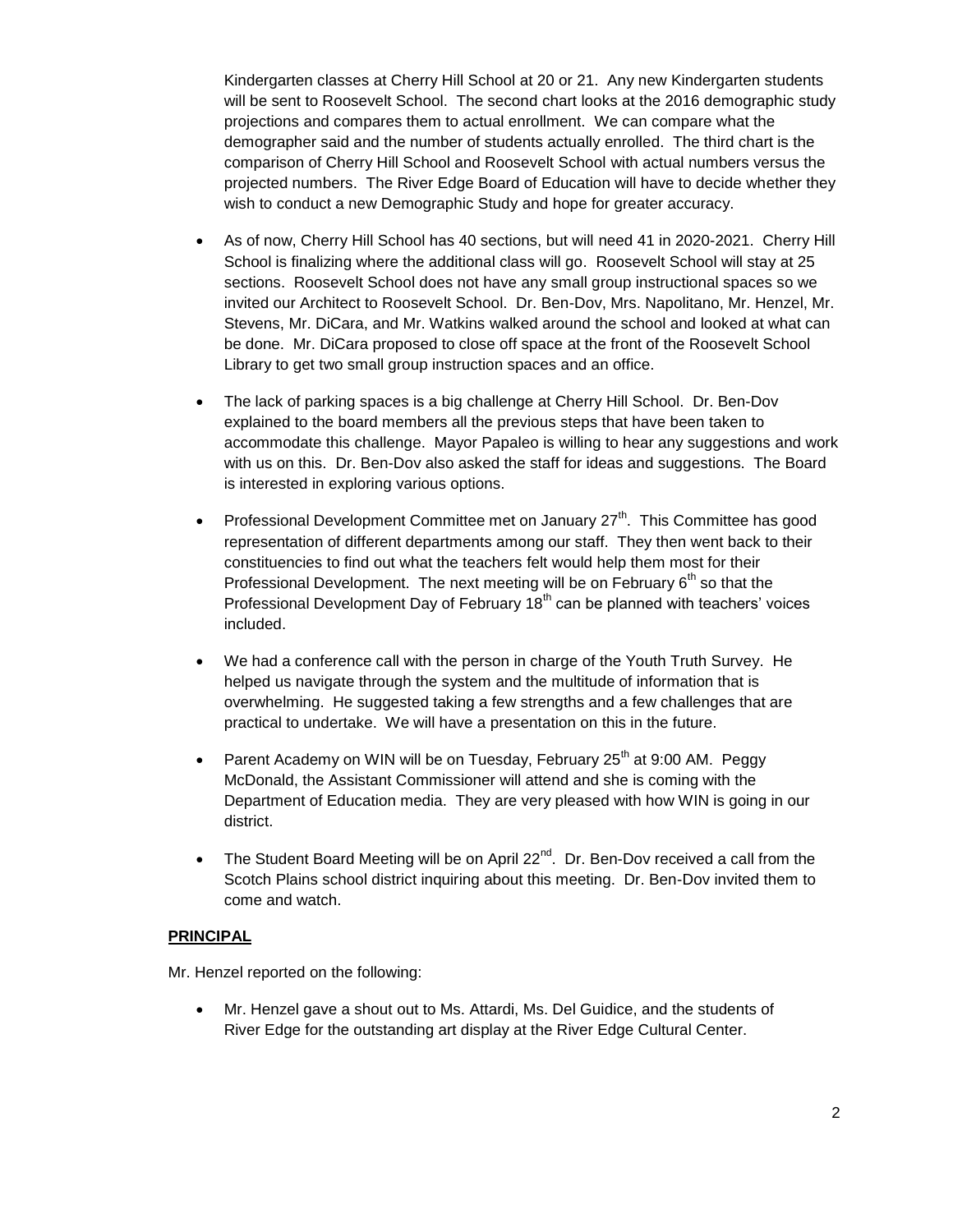• Mr. Henzel attended a Bleeding Control Workshop on January  $27<sup>th</sup>$ . Homeland Security partnered with the Department of Education to purchase 18,250 bleeding control kits. A specific number of kits have been designated to each school district. River Edge received 50 kits. Mr. Henzel has met with the nurses at both schools to distribute the kits in the appropriate locations. The Department of Education will be providing training in the beginning of April.

## **BOARD SECRETARY**

Mrs. Napolitano reported on the following:

- Mrs. Napolitano reminded the board members to complete the Ethics and Financial Disclosure forms if they have not already done so. They are due to the county before April 30<sup>th</sup>.
- There is a resolution on tonight's agenda to approve the Special Education Medicaid Initiative (SEMI). Mrs. Napolitano explained to the board what the SEMI Waiver program is.
- Mrs. Napolitano gave an informational overview of the budget to the board members. She went over the revenue side. She spoke about state aide, local tax levy, and stated there are no healthcare adjustment and no enrollment adjustment available this year. She spoke of the outside revenues: tuitions, pre-school, Region V fee, and the After School Program. She than spoke about the appropriations side of the budget: salaries, healthcare, and curriculum. She also spoke about taking money from capital reserve account and about some of the projects we would like to fund: repaving the parking lot at Cherry Hill School, putting in a new fire panel at Roosevelt School, and possible re-modeling of classrooms at both schools.

## **PRESIDENT**

Mr. Herbst reported on the following:

 Mr. Herbst sent a text message to the board members to pick a date in the future to work on one of their goals, training on finances. Mrs. Antoinette Kelly has offered and we will set something up after the budget is complete.

## **COMMITTEES**

• Committee meetings will take place on February 11<sup>th</sup>. Finance and Facilities will start at 4:30PM, Curriculum and Instruction will start at 5:30PM, and Personnel and Management will start at 6:30PM.

## **MOTIONS TO BE ACTED UPON**

## **A**. **ADMINISTRATION/POLICY**

- **1**. That the Board of Education approve the Minutes and Confidential Minutes of January 22, 2020.
- **2**. That the Board of Education approve the staff development and travel as per the schedules for February 2020 including relevant mileage reimbursement. (Addendum)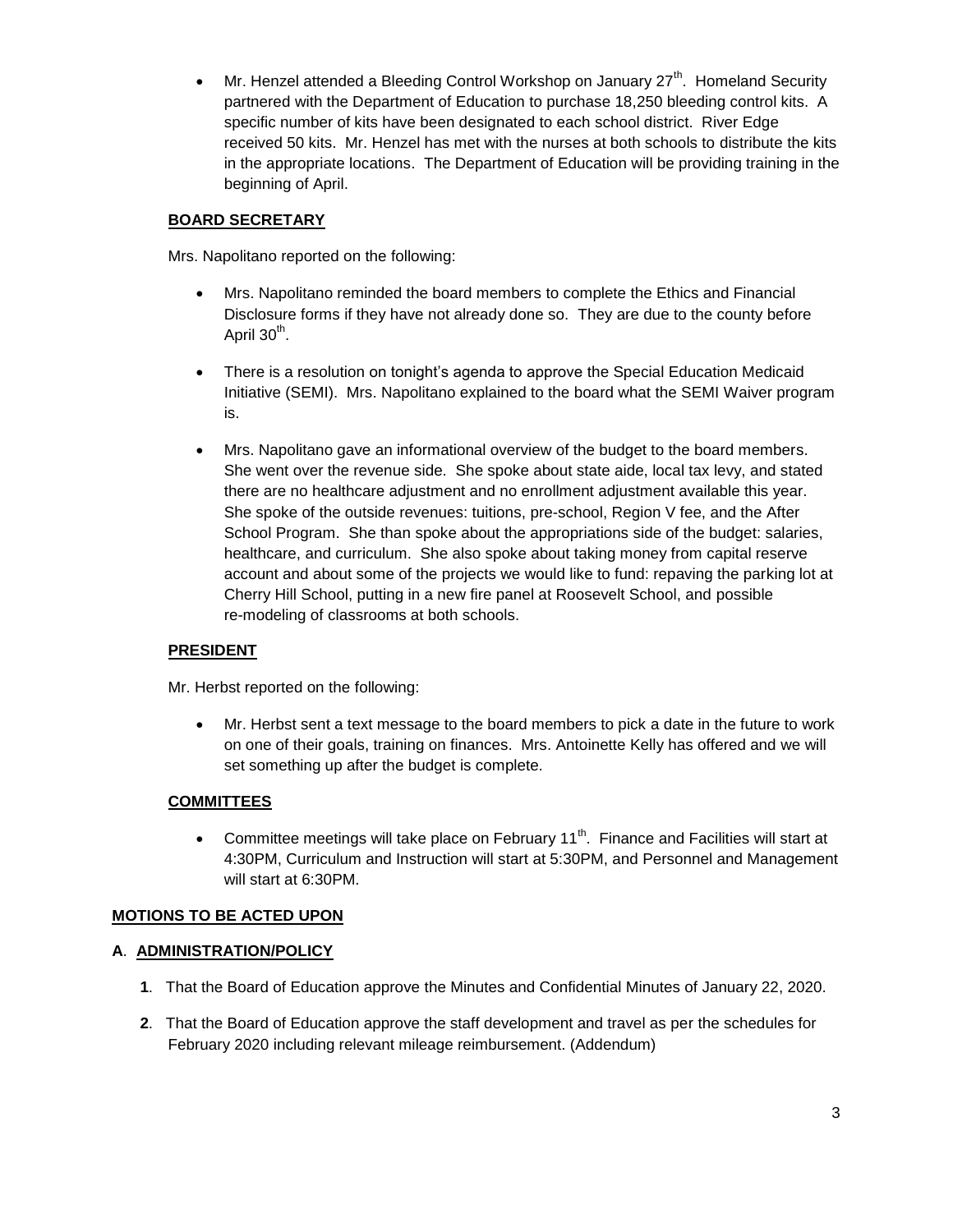**3**. That the Board of Education approve the completion of the following emergency drills:

| School                    | <b>Dates</b>                                                     |
|---------------------------|------------------------------------------------------------------|
| <b>Cherry Hill School</b> | January 15, 2020 Fire Drill<br>January 29, 2020 Shelter in Place |
| Roosevelt School          | January 13, 2020 Fire Drill<br>January 30, 2020 Active Shooter   |

**4**. **WHEREAS**, NJAC 6A:23A-5.3 provides that a school district may request a waiver of compliance with respect to the district's participation in the Special Education Medicaid Initiative (SEMI) Program for the 2020-2021, and

**WHEREAS,** the River Edge Board of Education desires to apply for this waiver due to the fact that it projects having fewer than 40 Medicaid eligible classified students.

**NOW THEREFORE BE IT RESOLVED**, that the River Edge Board Of Education hereby authorized the Chief School Administrator to submit to the Executive County Superintendent of Schools in the County of Bergen an appropriate waiver of the requirements of NJAC 6A23A-5.3 for the 2020-2021 school year.

**5**. That the Board of Education approve the following class trips:

| School    | Grade | <b>Destination</b>                     | Cost to<br><b>District</b> |
|-----------|-------|----------------------------------------|----------------------------|
| Roosevelt | 3     | <b>Memorial Park</b><br>River Edge, NJ | \$0                        |
| Roosevelt | 4     | <b>Memorial Park</b><br>River Edge, NJ | \$0                        |
| Roosevelt | 5     | <b>Memorial Park</b><br>River Edge, NJ | \$0                        |
| Roosevelt | 6     | <b>Memorial Park</b><br>River Edge, NJ | \$0                        |
| Roosevelt | 2     | <b>Memorial Park</b><br>River Edge, NJ | \$0                        |

#### **Motion by: Ms. Kang Seconded by: Ms. Juskeliene**

Ayes: Ms. Brown, Ms. Dansky, Ms. Juskeliene, Ms. Kang, Mr. Sim, Mr. Herbst Nays: None

#### **B**. **CURRICULUM/EDUCATION** - None

#### **C**. **BUILDINGS & GROUNDS** - None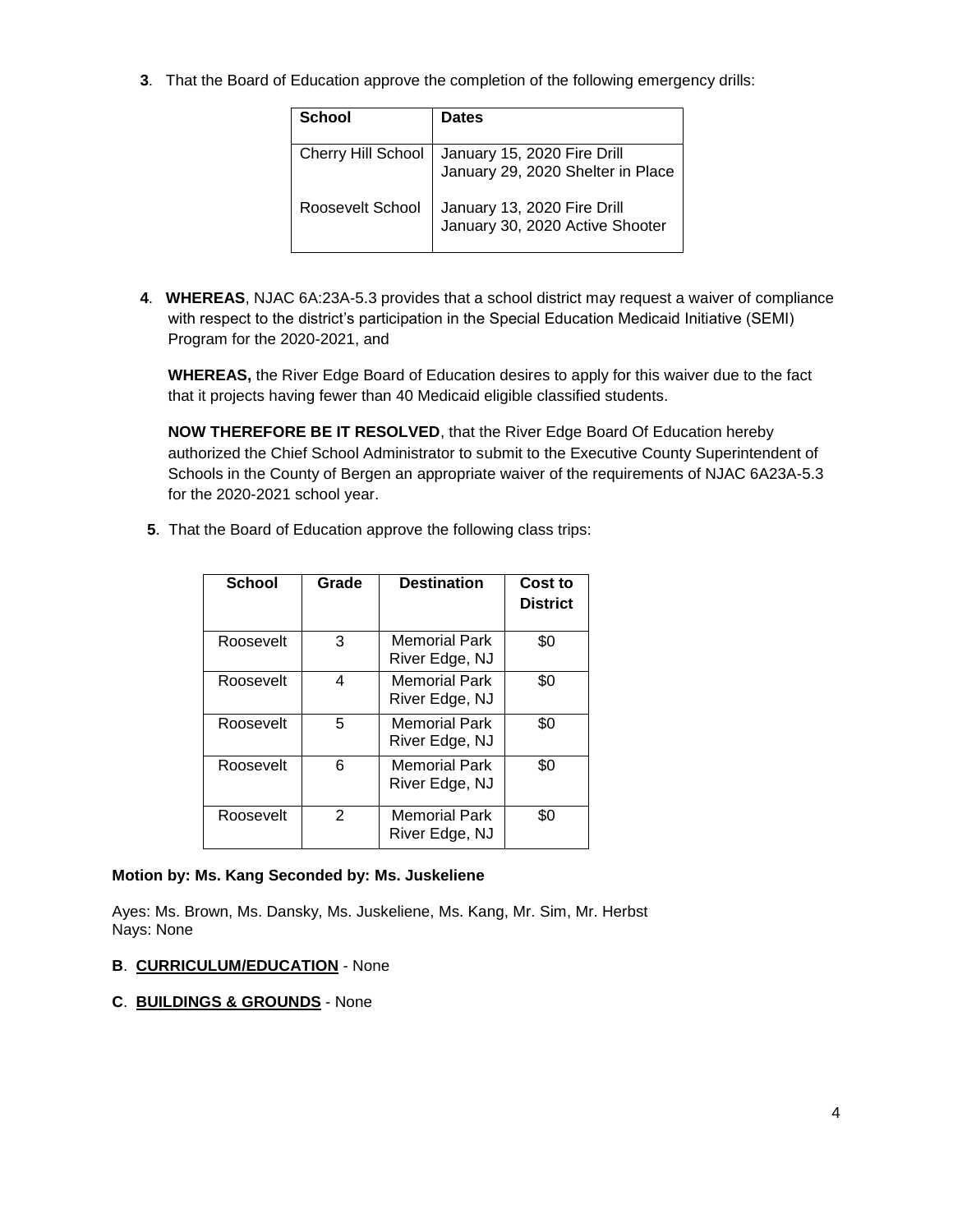## **D**. **FINANCE/GRANTS/GIFTS**

**1**. That the Board of Education establish the tuition rates per pupil for the 2020-2021 school year:

Integrated Pre-School Program 3 half days per week \$2,770 Integrated Pre-School Program 4 half days per week \$3,407

- **2**. That the Board of Education accept the \$140.00 donation from Jennifer Wong Hernandez for general use at Roosevelt School (Addendum).
- **3**. That the Board of Education approve the Budget Transfers for the school year 2019-2020 as of December 31, 2019. (Addendum)
- **4**. That the River Edge Board of Education approve the Secretary's and Treasurer's Reports for the period ending December 31, 2019.

Further, we certify that as of December 31, 2019 after review of the secretary's monthly financial reports (appropriations section) and upon consultation with the appropriate district officials, to the best of our knowledge no major account or fund has been over expended in violation of N.J.A.C. 6A:23-2.11 and that sufficient funds are available to meet the districts financial obligation for the remainder of the fiscal year. (Addendum)

#### **Motion by: Ms. Juskeliene Seconded by: Ms. Brown**

Ayes: Ms. Brown, Ms. Dansky, Ms. Juskeliene, Ms. Kang, Mr. Sim, Mr. Herbst Nays: None

#### **E**. **PERSONNEL**

- **1**. That the Board of Education, with the recommendation of the Superintendent approve Nicole Best, Part-Time Aide and Lunch Aide, for the 2019-2020 school year. Starting on or about February 6, 2020 through June 30, 2020, pending criminal history review.
- **2**. That the Board of Education, with the recommendation of the Superintendent approve Megan Lai-Chan, 504 Aide and Lunch Aide, for the 2019-2020 school year. Starting on or about February 6, 2020 through June 30, 2020, pending criminal history review.
- **3**. That the Board of Education with the recommendation of the Superintendent, approve Ozen Akdemir, Full Time ABA Aide, starting on or about February 6, 2020 through June 30, 2020, Step B.
- **4**. That the Board of Education accept, with regret, the resignation of Darci Humphries, Teacher, effective June 30, 2020.
- **5**. That the Board of Education, with the recommendation of the Superintendent approve Carly Reitano Substitute Teacher, for the 2019-2020 school year.
- **6**. That the Board of Education, with the recommendation of the Superintendent approve Carter Silane, River Dell High School student for a senior internship one day per week as part of a School Sponsored Structured Learning Experience to commence on February 11, 2020 through May 19, 2020.